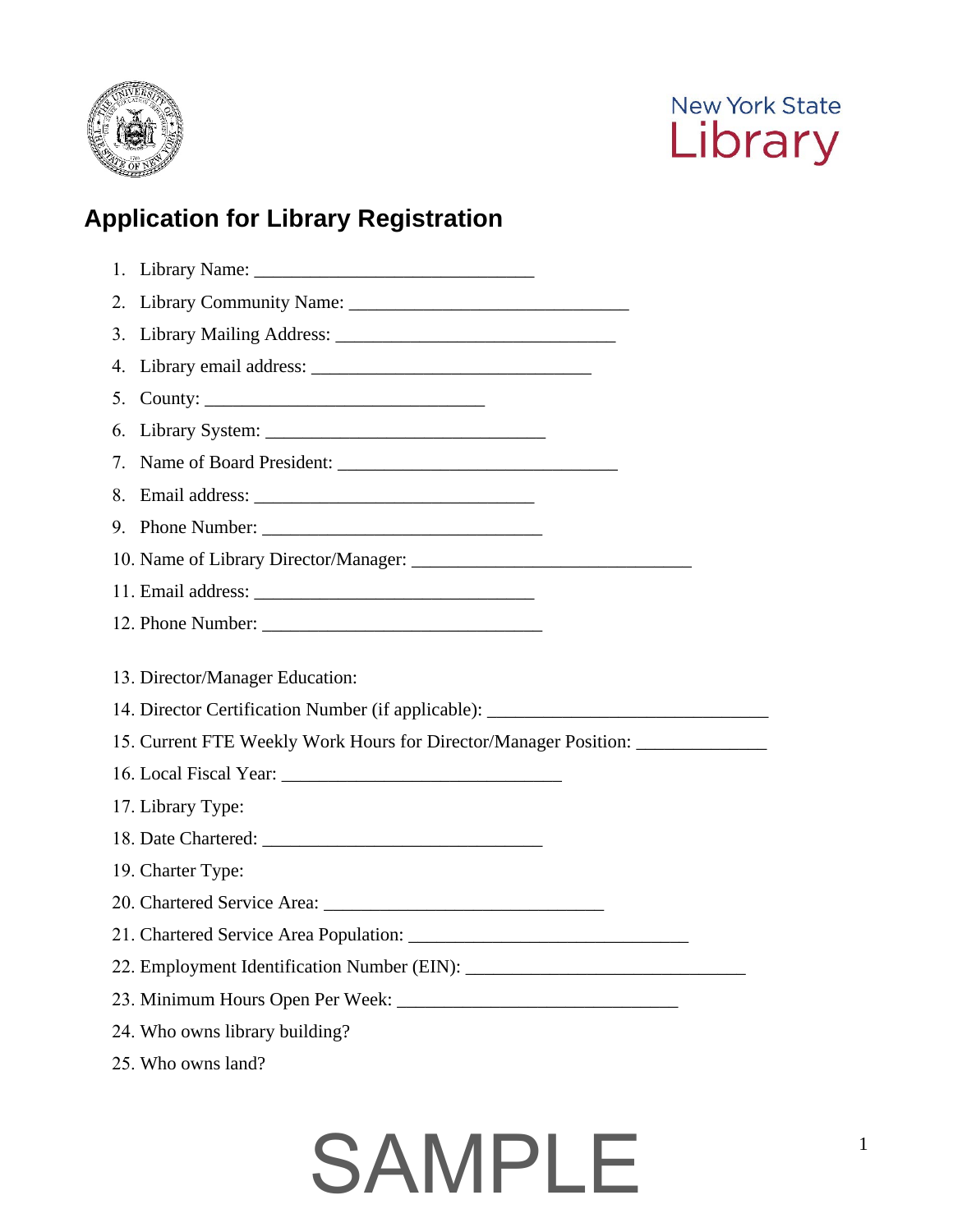| 27. Library Income - System Cash Grants to Member Library: _____________________  |
|-----------------------------------------------------------------------------------|
|                                                                                   |
|                                                                                   |
|                                                                                   |
|                                                                                   |
| 32. Library Expenditures – Salary of Library Director/Manager: _________________  |
| 33. Library Expenditures – Salaries of Other Staff: ____________________________  |
| 34. Library Expenditures - Employee Benefits Total: ____________________________  |
|                                                                                   |
| 36. Library Expenditures – Capital Expenditures from Operating Funds: ___________ |
| 37. Library Expenditures – Operation and Maintenance of Buildings: ______________ |
|                                                                                   |
|                                                                                   |
| 40. Library Capital Income – From Capital Funds: _______________________________  |

41. Library Capital Expenditures – From Capital Funds: \_\_\_\_\_\_\_\_\_\_\_\_\_\_\_\_\_\_\_\_\_\_\_\_\_

- 42. MINIMUM PUBLIC LIBRARY STANDARDS COMPLIANCE Indicate Y for Yes or N for No
	- 1. Is governed by written **bylaws** which define the structure and governing functions of the library board of trustees, and which shall be reviewed and re-approved by the board of trustees at least once every five years or earlier if required by law. \_\_\_\_\_
	- 2. Has a community-based, board approved, written long-range plan of service developed by the library board of trustees and staff. \_\_\_\_\_
	- 3. Provides a board-approved written annual report to the community on the library's progress in meeting its mission, goals and objectives, as outlined in the library's long-range plan of service.
	- 4. Has board-approved written policies for the operation of the library, which shall be reviewed and updated at least once every five years or earlier if required by law.

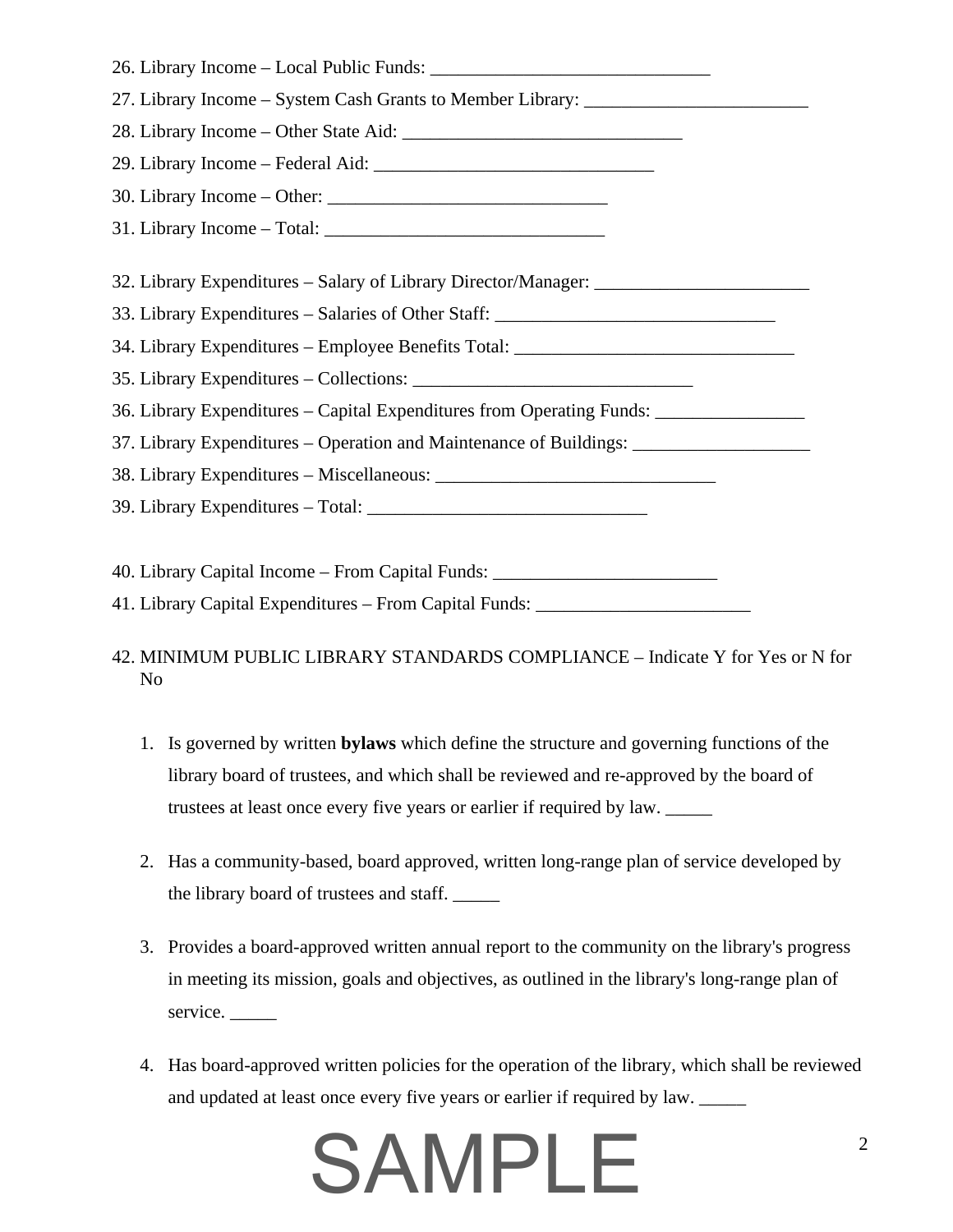- 5. Annually prepares and publishes a board-approved, written budget, which enables the library to address the community's needs, as outlined in the library's long-range plan of service.
- 6. Periodically evaluates the effectiveness of the library's programs, services and collections to address community needs, as outlined in the library's long-range plan of service.
- 7. Is open the minimum standard number of public service hours for population served. (see instructions) \_\_\_\_\_
- plan of service, including adequate: 8. Maintains a facility that addresses community needs, as outlined in the library's long-range
	- 8a. space \_\_\_\_\_
	- 8b. lighting \_\_\_\_\_
	- 8c. shelving \_\_\_\_\_
	- 8d. seating
	- 8e. power infrastructure \_\_\_\_\_
	- 8f. data infrastructure \_\_\_\_\_
	- 8g. public restroom \_\_\_\_\_
- 9. Provides **programming** to address community needs, as outlined in the library's long-range plan of service.
- 10. Provides

10a. a **circulation system** that facilitates access to the local library collection and other library catalogs \_\_\_\_\_

10b. **equipment, technology, and internet connectivity** to address community needs and facilitate access to information.

11. Provides access to **current library information in print and online**, facilitating the understanding of library services, operations and governance; information provided online shall include the standards referenced in numbers (1) through (5) above.

Bylaws: \_\_\_\_\_\_

Long-range plan of service: \_\_\_\_\_\_

Annual Report to the Community: \_\_\_\_\_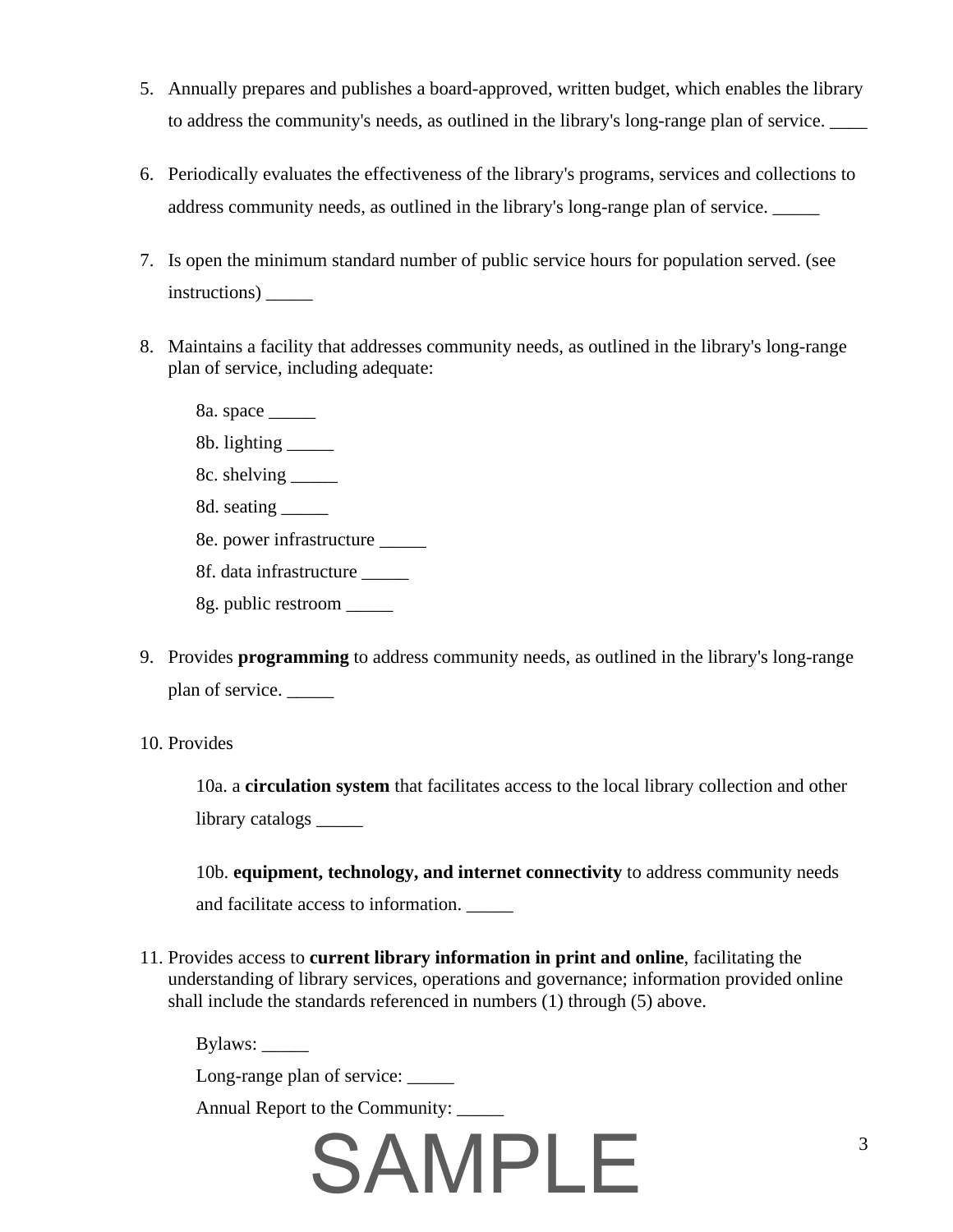Policies for the operation of the library: \_\_\_\_\_\_ Budget: \_\_\_\_\_

12. **Employs a paid director** in accordance with the provisions of Commissioner's Regulation 90.8. (see instructions) \_\_\_\_\_

13. Provides library staff with **annual technology training**, appropriate to their position, to address community needs, as outlined in the library's long-range plan of service.

14. Establishes and maintains **partnerships** with other educational, cultural or community organizations which enable the library to address the community's needs, as outlined in the library's long-range plan of service. \_\_\_\_\_

#### **43. Additional Documents Required for Library Registration**

the public as separate documents. Please provide the **URL** for each document. Each of these documents must be approved by the board, must indicate the date of board approval on each document and must be posted online and available to

 regulations. All documents posted online by the library should be available in accessible formats. Each document should represent the current library governance structure and library operations in accordance with the library's special legislation (if applicable); charter and NYS laws, rules and

| 4. Policies: |  |  |  |  |
|--------------|--|--|--|--|
|              |  |  |  |  |
|              |  |  |  |  |
|              |  |  |  |  |
|              |  |  |  |  |
|              |  |  |  |  |
|              |  |  |  |  |
|              |  |  |  |  |

In addition to the documents listed in 1 through 5 above, the Library is required to provide current library information online (location, hours open, borrowing rules, services, phone numbers, email addresses, website address, Board of Trustees and library staff contact information, Board of Trustees meeting information as required by Open Meetings Law, etc.)